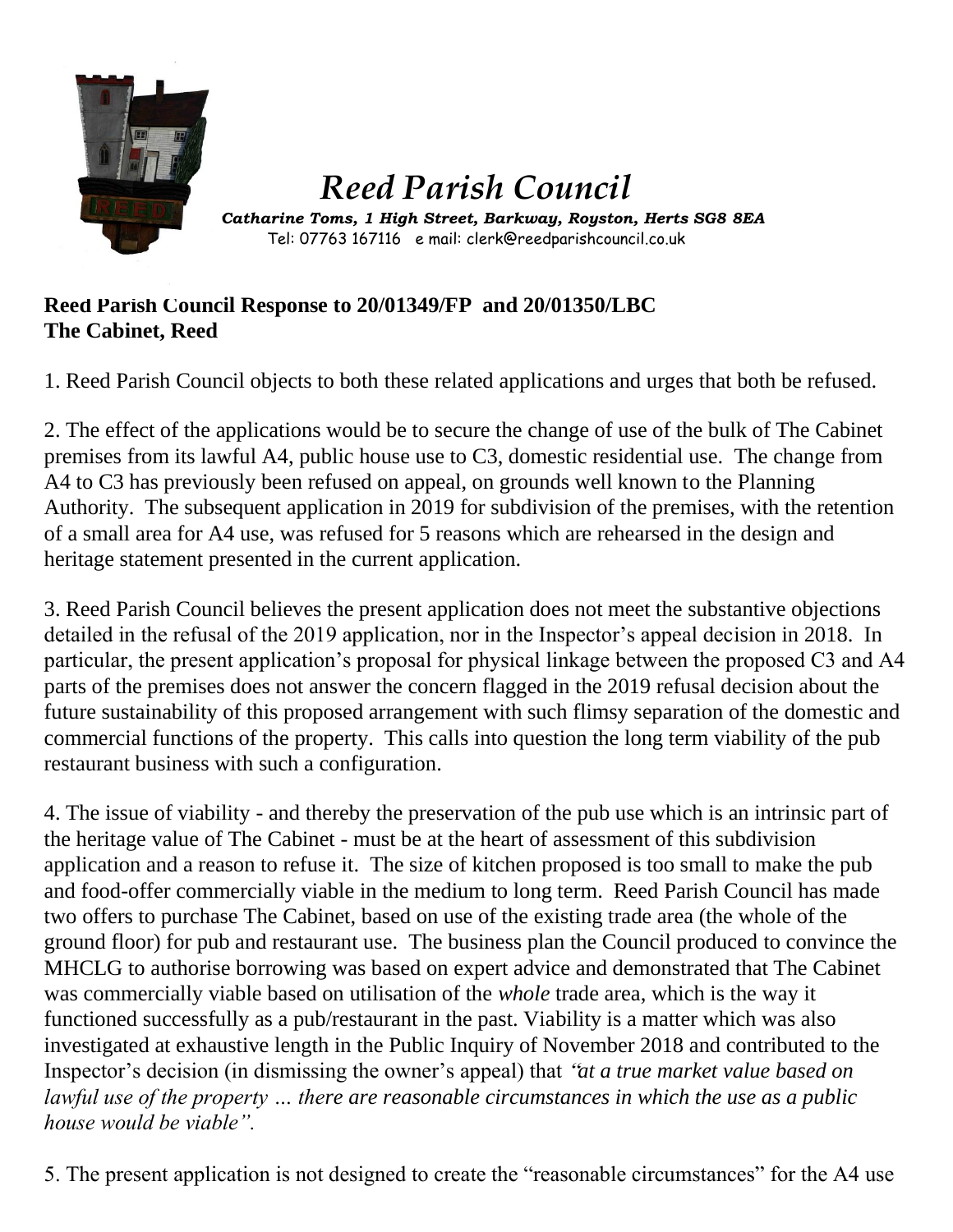to be viably sustained. It offers very limited toilet provision and a licence that limits occupancy to a maximum of 50 customers. This is not compatible with preservation of A4 use long term. This latter, as the Reed Business case to MHCLG - alongside other assessments published for the Public Inquiry and since - requires The Cabinet to be a destination venue as well as a pub serving the local community in Reed. The A4 provision currently proposed is highly unlikely to be viable. Its commercial failure would quickly follow, leading inevitably to an application for complete conversion from A4 to domestic use of the remaining commercial rump of the building. This would complete the loss of the entire pub. The application seeks, effectively, to create a single storey class A3 restaurant. Contrary to the applicant's assertion the proposal would not give back to the village a valued community facility. Instead the community facility and value of the listed building in its use as public house - cited by the Inspector in his report as a material reason for refusing change of use - would be lost. A restaurant and a pub have different purposes. The pub affords a facility for local people and visitors to socialise casually, hold meetings, drop in for various lengths of time. It promotes social cohesion in a way a restaurant does not, unless the restaurant use is ancillary to the pub function, as was the case with The Cabinet for decades in the past. Such usage, on which the Parish Council business plan is predicated, requires retention of the full, existing ground floor trading area. The present application for subdivision should therefore be refused.

6. There is also a need for the L.P.A., in coming to its determination, to make a distinction between these applications for The Cabinet and a recent determination in respect of The Tally Ho public house in Barkway. In the case of The Tally Ho the Authority was being asked to permit an extension to the living area available to the owner-managers whilst they continued to operate their pub business and continued to make The Tally Ho available as a pub to the village community and others. This means that should The Tally Ho ever be sold in the future, its status remains that of an A4 premises with associated accommodation, the accommodation being subsidiary to the A4 use as a pub. The purpose and effect of the present applications for The Cabinet are very different. The applications propose a once-and-for-all division which would render the bulk of the building into a domestic dwelling, with a small (and we argue un-viably small) section reserved for separate, commercial use as a Bar-Takeaway-Restaurant. The effect would be to turn the bulk of the building into a house in perpetuity with the definitive loss of The Cabinet as Reed's village pub - and with it the associated heritage and community-asset value. Should the remaining commercial rump of the building ever be marketed in the future, the resulting configuration (juxtaposing separate residential and trade functions in unreasonable proximity) would make a sale unlikely, as referenced in para. 3 above. This would lead inevitably to an application to complete the conversion of the whole building to C3 use.

7. It follows from the above that by refusing the present applications the L.P.A. would be making a determination that would not only be logical and appropriate, but also consistent with its ruling in respect of The Tally Ho in Barkway.

8. Reed Parish Council takes the view that the two present applications are an attempt to circumvent the appeal decision of the Inspectorate, given in December 2018 and achieve change of use to C3 by another means. This was clearly also the purpose of this proposed arrangement in the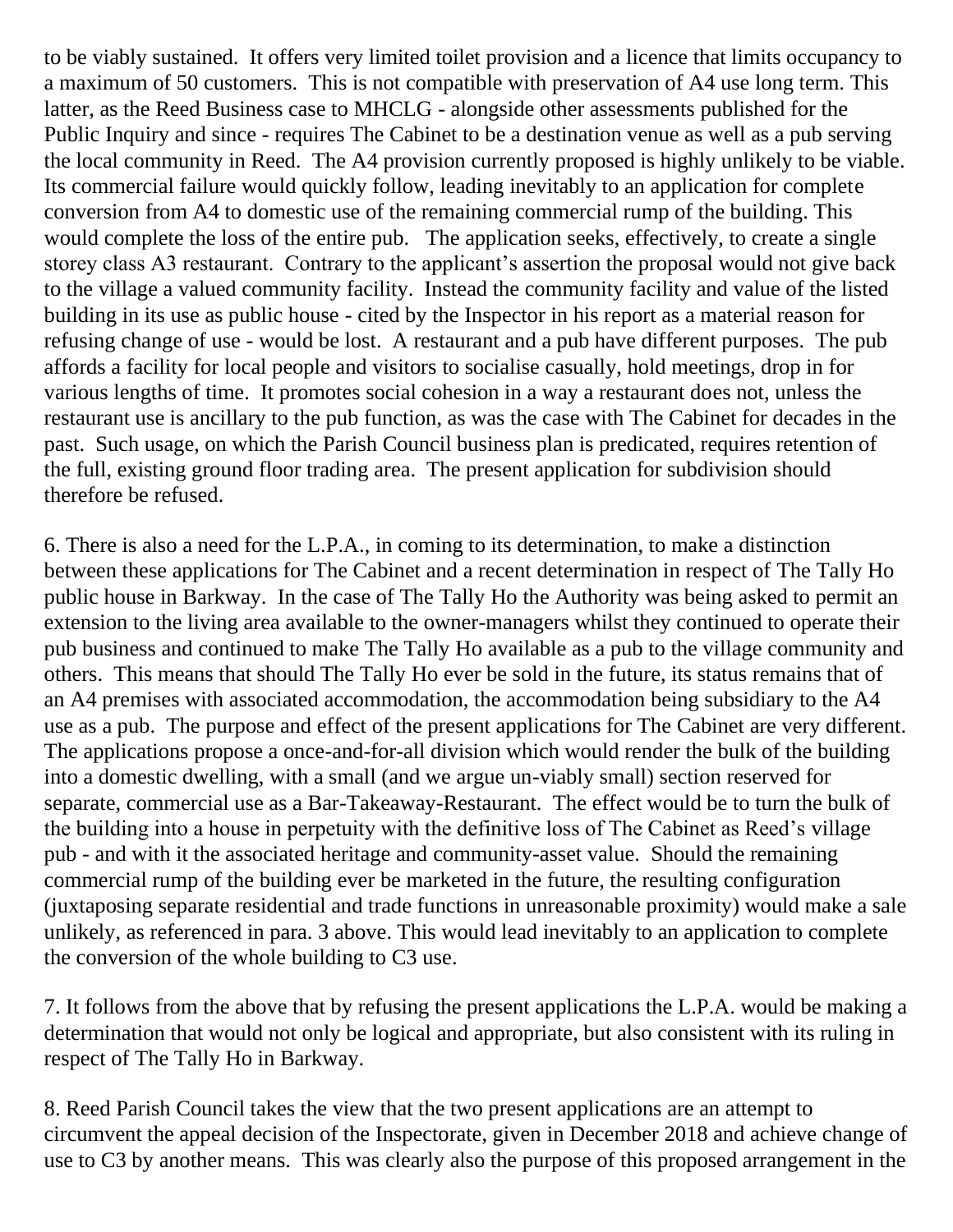application refused in April 2019. The current applications are a refinement of the original, but for the same purpose, which is to secure the conversion of the complete Cabinet site to the C3 use, which the owner sought in his first retrospective application to the Planning Authority in 2016.

9. Evidence of this is the conduct and approach of the applicant since his acquisition of The Cabinet in 2015. The Parish Council believes this conduct is a material consideration in appraising the proposals in the current application, insofar as they seek to address the reasons for refusal of the 2019 applications. Not least relevant is timing of this application. It is transparently designed to compromise the enforcement action pending against the owner's continuing, unlawful use of The Cabinet as a domestic dwelling. This is something which villagers in Reed have witnessed with exasperation since his unlawful, unauthorised conversion of the whole premises to C3 use in 2016. At every stage of what the applicant's agents acknowledge to be the vexed planning history of The Cabinet under his ownership, the applicant has chosen to avoid observing the norms off the Planning system. His applications to the L.P.A. are always retrospective and follow the conduct of works to a listed building which are undertaken without Planning supervision or conditionality. They have also involved inconsiderate, even on occasion dangerous, behaviour on the site, affecting neighbours. For example, in filling the carpark for over a year with unsightly piles of debris and lighting bonfires in proximity to thatched houses. Villagers and this Council have, in consequence, little trust in the present owner's claims and motives. We believe therefore, that the arguments tendered in this application, whilst addressing some reasons for the 2019 refusal, do not in, Planning terms, secure protection of the sustainable A4 use of The Cabinet which is integral to its heritage value in Reed. Nor are they consistent with protection of The Cabinet as a registered Asset of Community Value.

10. The conduct of the applicant immediately leading up to this application and since is also material to considering the current application, as is the doubt and distrust the application has aroused in residents and councillors in Reed. The applicant has misleadingly advertised a tenancy for The Cabinet based on the splitting of the ground floor area since the refused 2019 application and well before this latest application for changed use was submitted. His application for listed building consent fails to provide a detailed list of the works the application seeks to authorise. Nor does it offer reasons why the pub should not be restored to its original configuration, as it was before the applicant's unlawful conversion of the complete ground floor to a house.

11. In a manner entirely consistent with his past practice the applicant has already undertaken works over recent months to accomplish the reconfiguration of the ground floor proposed in the current application. In addition to works proposed in this application he has erected a five foot fence to the rear, along the division of the building proposed, something which was featured on the plans of the refused 2019 application and which does not appear in the 2020 application. In July a conspicuous stainless steel extraction apparatus was installed in the roof at the rear of the north end of the building. It matches ill with the style of The Cabinet and is anomalous and unsightly as viewed across Reed meadows. There is no mention of this structure in the submitted application. Moreover, application 20/01349/FP contains inaccurate information, calculated to mislead. At section 4 of the now registered application form, to the question, 'have any of the works proposed already been undertaken', 'no' has been answered. This is a patently false answer, which should